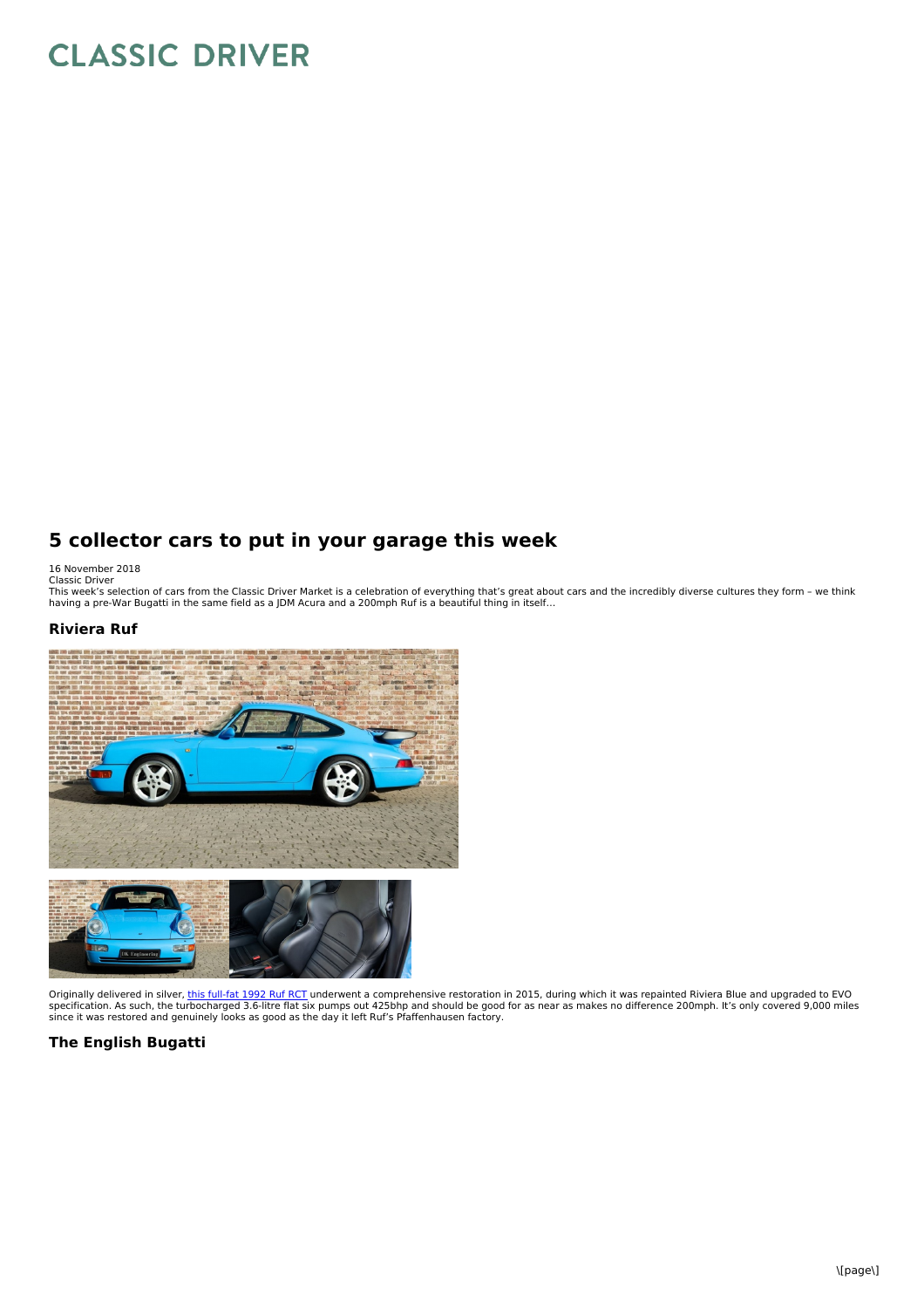



The Aston Martin Ulster's robustness and reliability were such that of the 31 built, including the 10 team cars, 28 remain today. Undoubtedly the ultimate pre-War Aston and<br>a crowning piece in any collection dedicated to t

#### **Snake charmer?**





You may well have never seen a production Dodge Viper out in the wild this side of the Atlantic but, believe it or not, the Oreca-built GTS-R racers were dominant in both Europe and America in the late-1990s and early-2000s, scoring a class win at Le Mans and several FIA GT [Championship](https://www.classicdriver.com/en/car/chrysler/viper/2003/580690) victories. This particular example, which <u>was built in</u><br>2003 and sold to Larbre Compétition, is notable

#### **A Mille Miglia maestro?**



On the lookout for a car with which to enter the 2019 Mille Miglia? This 1921 Bugatti 23 Diatto might well fit the bill. Identical to the Type 23 save for the squared-off<br>radiator and bonnet, it's believed just 50 Bugatti